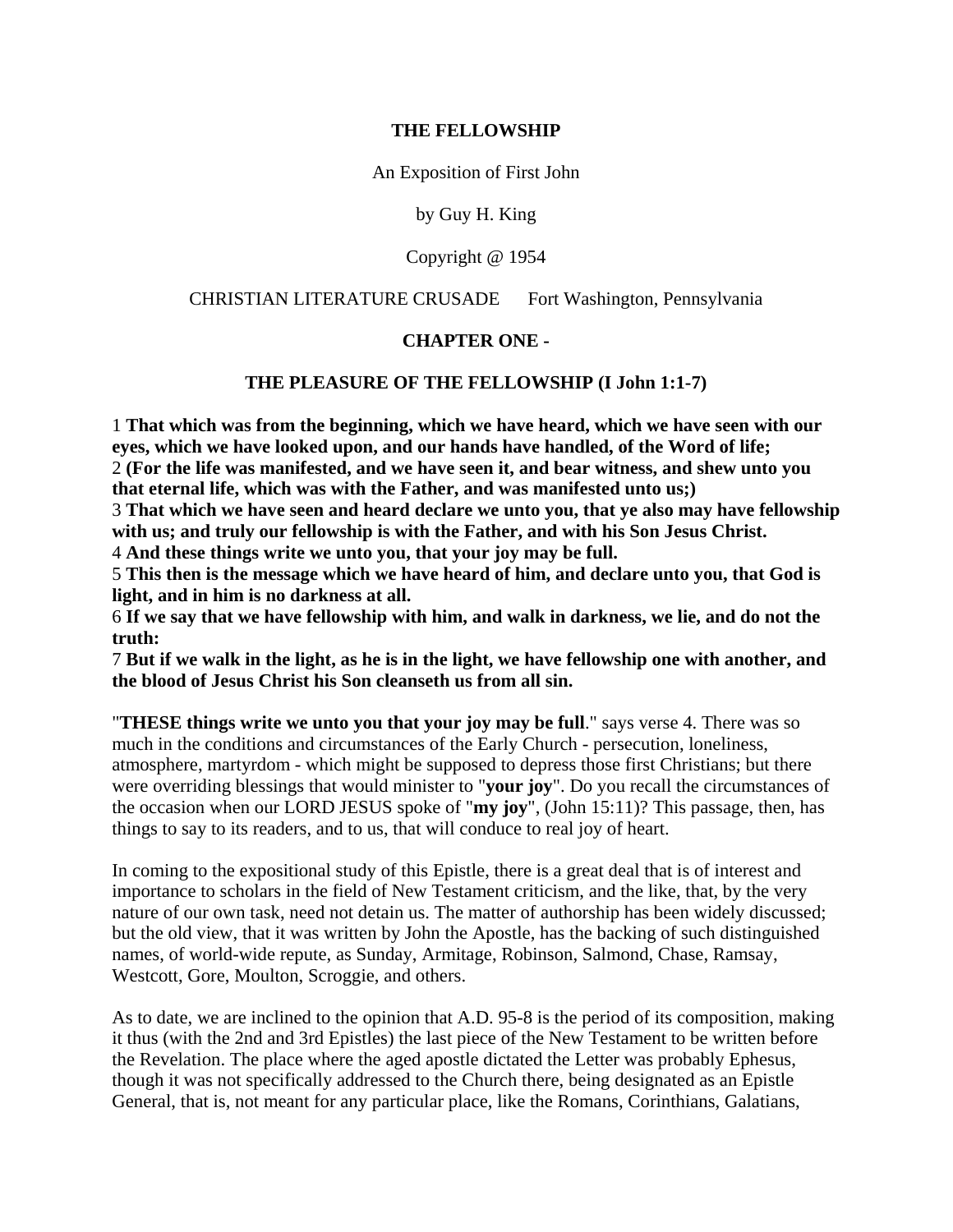Philippians, Colossians, Thessalonians, but for the Church at large, the Christians in general - for you and me, for instance. Let us take up the study of it in that light: as a letter addressed personally to us individually.

We turn, then, to our first section, which will underline for us one of the fundamental truths of the Christian religion, that we are saved not for Isolation but for Fellowship: a community whose nature will make for joy and pleasure in all who really belong. As Psalm 16:11 has it, "**In thy presence is fulness of joy: at thy right hand there are pleasures for evermore**". Mark that it is:

# **A FELLOWSHIP OF LIFE (1-2)**

There is something so joyous about virile life! These verses show it to be *A Life which is Eternal*

(a) It runs back into the past: "**from the beginning**"

(1). The Gospel of John (1:1) says it was "**in the beginning**".

The American scholar, Dr. Marvin Vincent, suggests that "in" implies being present BEFORE the creation - and - "from" signifies presence AT the TIME of creation. Somewhat after the two statements, "**the Lamb slain FROM the foundation of the world**" (Revelation 13:8, and the "**Lamb . . . foreordained BEFORE the foundation of the world**" (I Peter 1:19, 20).

(b) It runs on into the future: "**that eternal life**"

(2). Once that life is ours, it never ends for us - "**I give unto them eternal life, and they shall never perish**" (John 10:28 - in the Greek the negative is doubled, that is to say, "in no wise", "on no account"). Whatever else is said about this life, it endures - the believer has "eternal" life, John 3:15, it always has been; and "everlasting" life, John 3:16, it always will be.

Further, here is *A Life which is Historical* - it is not something merely theoretical, ethereal: the Life, for all its pre-existence, did, at a point of time, appear as an event on the state of human history - "**the life... which was with the Father, and was manifested unto us**."

(2). John was one of the privileged ones, who had "**seen**" for himself, and so was able to, indeed felt bound to, "**shew**" the fact to others. A "witness" is a two-sided being - the one side of him *sees*, the other side of him *shows* (Show and tell); and it is just that dual function that is incumbent upon every true believer - "**ye shall be witnesses . . .**" (Acts 1:8).

Thus we are led on to see this as *A Life which is Personal*

(a) It is personified in CHRIST. When, in our opening verse, it speaks of "**the Word of life**", the capital "W" taking us back to the beginning of the Gospel, it transpires that the Life is not an It, but a He. That runs, almost as a principle, through all the supplies of our spiritual needs.

He not merely gives, but is - "**I** *am* **the Bread**" (John 6:35); "**I** *am* **the Door**", (John 10:7); "**I** *am* **the Vine**" (John 15:5); "**I** *am* **the Resurrection and the Life**" (John 11:25) (cf Micah 5:5 "**This**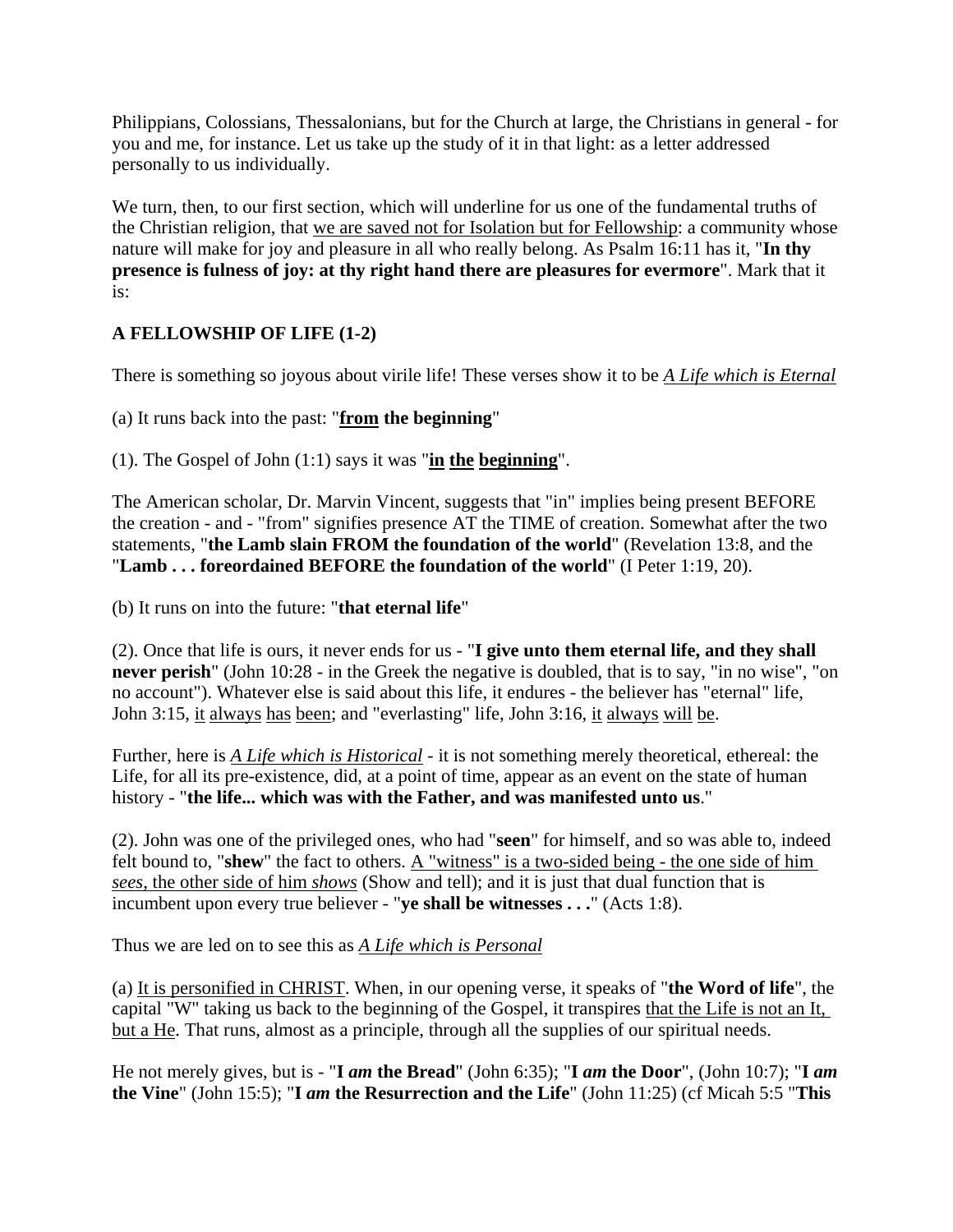**Man shall** *be* **the peace**"). Well now, this Life that was the Person, was heard; seen, "**with our eyes**" - no mere illusion, but an evident fact that could be "**looked upon**"; handled - as He said, "**handle me and see**", (Luke 24:39; John 20:27).

(b) He is personally appropriated by faith. It is not for us to have physical contact with Him now; but "**Blessed are they that have not** *seen***, and yet have believed**" (John 20:20). *We may spiritually appropriate Him for ourselves through the medium of the apprehending organ of the spirit - faith, the ear of the soul; faith, the eye of the soul; faith, the hand of the soul, that takes Him for our own*.

So does the "**life**" come to us through that contact. I Peter 2:4, 5 says, "**To whom coming, as unto a living stone . . . ye also, as lively (living) stones**." Like those electric machines which on your grasping the handles transmit their inherent current into your recipient body. So we have "**handled** Him, and we have **life**, and enter the fellowship of those who rejoice in that priceless boon.

Look again: this comradeship is also -

# **A FELLOWSHIP OF LOVE (3)**

There is something so joyous about real love! And we have here a hint of *The Love of Human Fellowship*" - "**that ye also may have fellowship with us**" Those who, in those pristine days, had been in physical contact with the LORD had been drawn together, and bound together, in a bond of mutual love. Like the spokes of a wheel, being so close to the axle, they were so near to one another. And now, says the apostle, not only we who were so close as to touch Him, but "**ye also**" may have the joy and strength of this Christian fellowship.

"*Blest be the tie that binds our hearts in Christian love*." It was this quality in the relationship between these early believers that so impressed the onlookers in that rather hard world, "*See how these Christians love one another!*" Oh that, in place of the bickering and backbiting that occasionally disfigure our Christian behaviour, and stultify our Christian testimony, the Church at large were to receive, by the secret given us in Romans 5:8, a new baptism of love, as in the first days of power. The world would still be impressed by such a practical evidence of the reality and joy of our fellowship.

## Higher, and happier, still is *the Love of Divine Fellowship* - "**and truly our fellowship is with the Father, and with His Son Jesus Christ**." (3)

How amazing it is that, being what we are, we receive a welcome into fellowship with Him, being what He is - the atom consorting with the Almighty; the Holy One and the unholy conversing together through the appointed media of Bible and Prayer. Such godly friendship has always been open to those who, whatever their circumstances, have been willing to pay the price of utter fidelity to Him.

- In a difficult age "**Enoch walked with God**" (Genesis 5:22);

- In a degenerate era Noah did the same, (Genesis 6:9).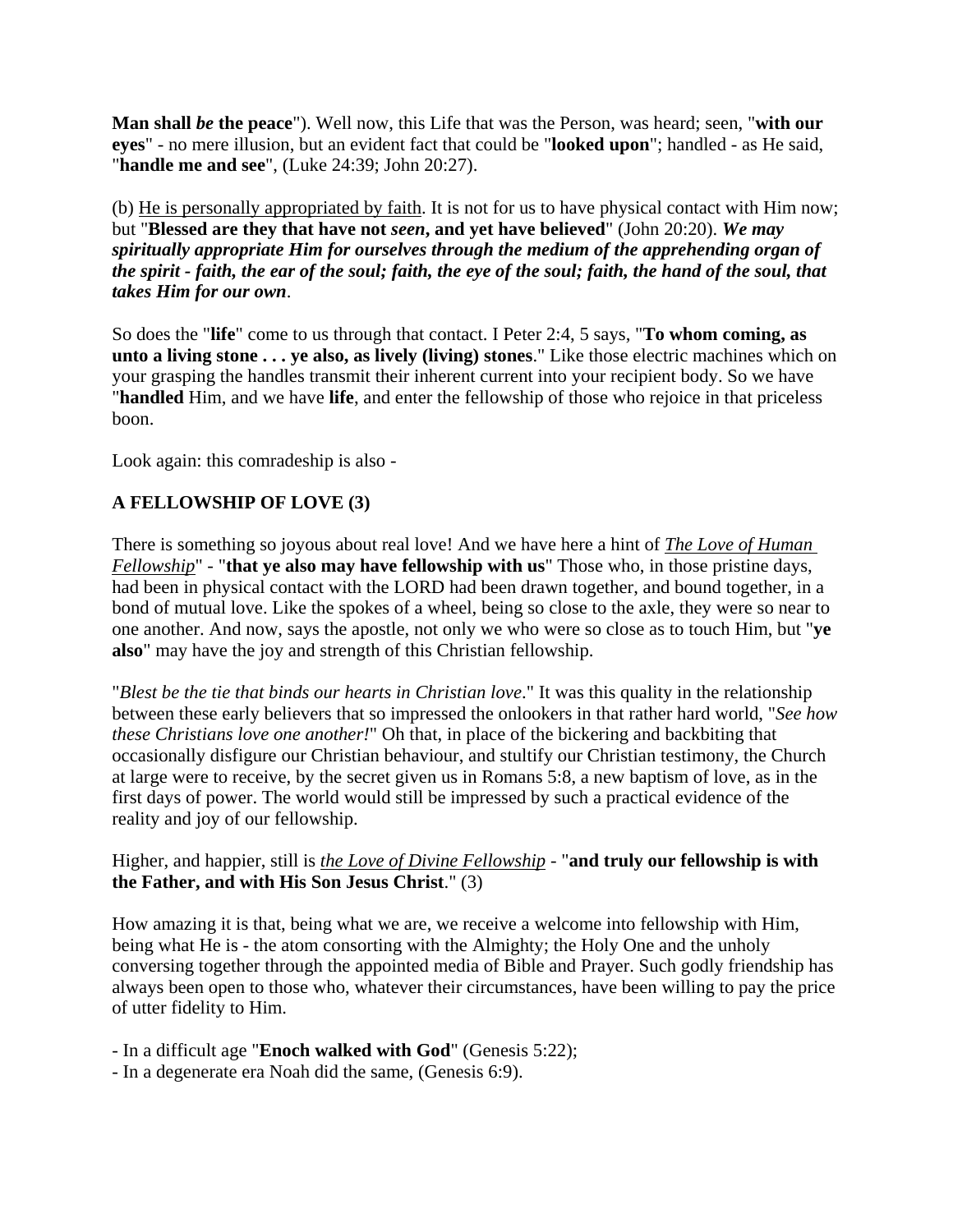A like privilege is available to us - on the same terms!

These two fellowships hang together - the one with Him cementing the other; the one with them reflecting the other. A recent correspondent concluded his letter to me, "Yours because His" yes, that's right: the inter-dependence of the dual fellowship.

Be it noted that GOD sets real store by the fellowship, and warns us against doing any hurt or harm to it - a Christian, a church-member, failing in love towards a fellow-believer, not acting or speaking in an loving way. That is a very serious thing, for it is not only the victim that we hurt, but the LORD Himself, who died for us both. To anyone who harasses a Christian He would say, "**Why persecutest thou me?**" (Acts 9:4).

Note that this blest communion is also

# **A FELLOWSHIP OF LIGHT (5-7)**

There is something so joyous about clear light! The verses tell us a part of *The Character of GOD* - Who "**is light** (5); not just "gives" - though He does that, John 1:9 - but "IS". Just as "**God is love**" (4:8, 16), so "**God is light**": these qualities are of the very essence of His Being.

Speaking of this passage, Vincent comments that light physically represents glory, intellectually represents truth, and morally represents holiness. There can be little doubt that, judging from the context, the emphasis here is on the sheer holiness of GOD. No careful student of the Bible can fail to observe that there are two facets of the Divine revelation of Himself:

- (1) the joy of "**God is love**";
- (2) the Judgment of "**God is light**".

These are not contradictory, but complementary, as the late H. S. Guillebaud so clearly brought out in his great little book, *Why the Cross?* (pp. 60 ff.). How vividly, and how tragically, the two aspects of the Saviour's weeping and warning, over Jerusalem, in Luke 19:41ff., and Matthew 23:37, 8. Because He is light, "**in Him is no darkness at all**".

So it follows that the Company of GOD - must be compatible.

"**Can two walk together except they be agreed?**" asks Amos 3:3. Alas, even believers sometimes "**walk in darkness**" (6) - that will not mean that they have forfeited the Life, nor strangled the Love, but they have beclouded the Light.

*They are still in the Family, but they have broken the Fellowship - even as, in a human family, a child's disobedience causes a cloud between him and his father*. How different, how altogether blessed, to "**walk . . . in the light of thy countenance**" (Psalm 89:15): a sun without cloud or mist. If we "**do not**", it is plain falsehood to claim fellowship.

Ah, but thank GOD for those who "**walk in the light**" (7) - who live daily in obedience to Him, and rejoice in His way and will. These know the benediction of the fellowship. Let it be said that such people have a happy sense of comradeship with other believers. "**we have fellowship one**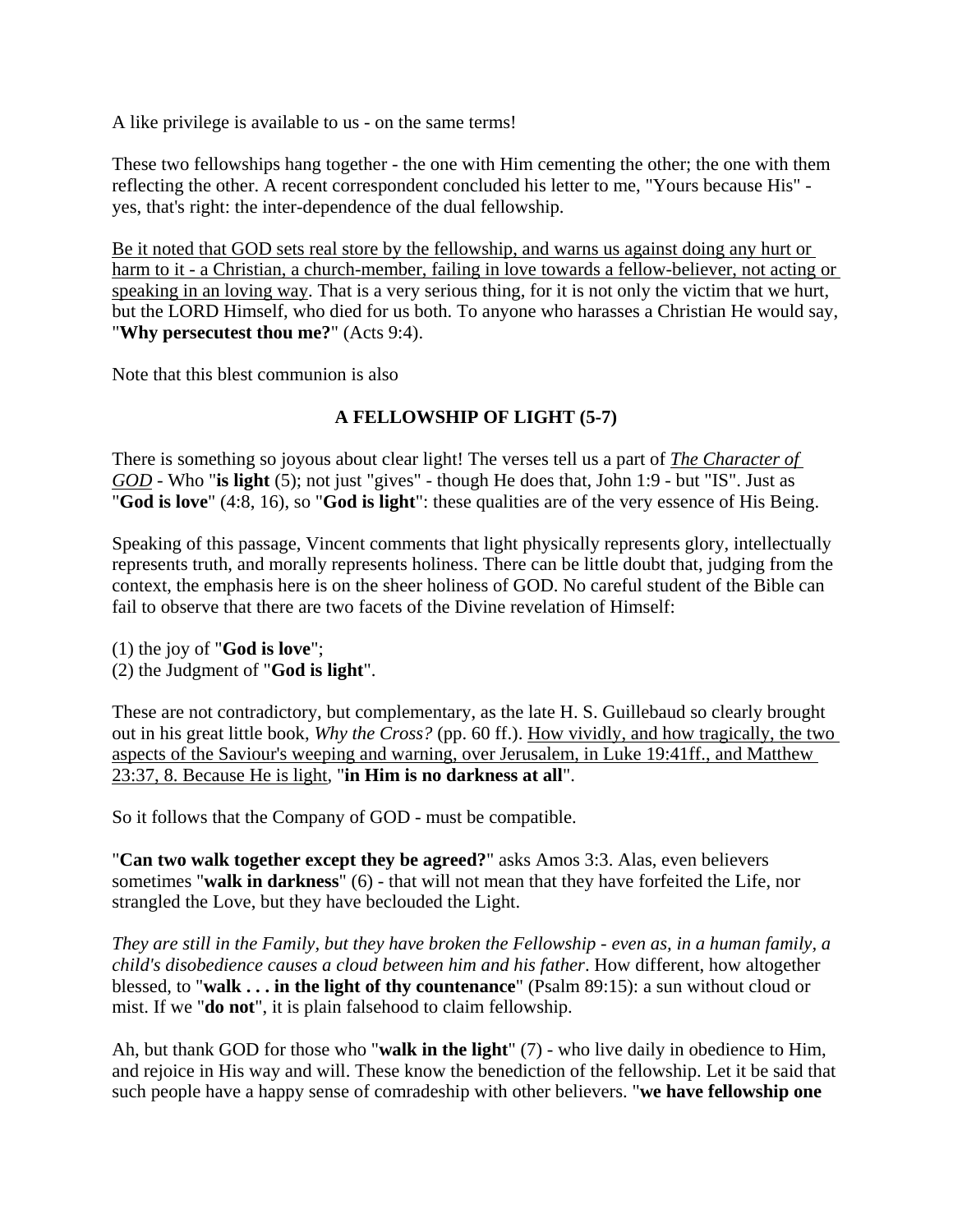**with another**"; and also they have a peculiar sensitiveness to sin, and a looking for a continual flow of cleansing - "**The blood of Jesus Christ, His Son, cleanseth** [that is, goes on cleansing] **us from all sin**."

Here is a man walking in darkness, because he is blind. In order that he may walk in the light there must first be an initial operation, by the ophthalmic surgeon, who will remove the cataract, and then a continual operation of the tear duct, which will keep on cleansing the optic. The first has happened to every believer, when through the glorious saving operation of the Great Surgeon, we can exclaim, in spiritual significance, "**One thing I know, that, whereas I was blind, now I see**" (John 9:25).

And now, as he walks in the light, that is, walks in obedience, he shall know the continual washing that comes from the precious blood of CHRIST.

"**I am the Light of the world: he that followeth me shall not walk in darkness but shall have the light of life**", says the MASTER in John 8:12; and, as we have seen, our passage adds, "**in him is no darkness at all**" (5). By some law of tenure, it would be possible that, while you possessed an estate, someone else might own a parcel of ground within your demesne, and would have right of way through your part in order to reach his plot, to your discomfort, if he were a disagreeable man. However, the LORD said, "**the prince of this world . . . hath nothing in me**" (John 14:30): NO DARKNESS AT ALL! And such is His desire for all His people - "**having no part dark**" (Luke 11:36).

A dark spot will not only dim the fellowship; but it may also endanger other lives. In another book I have used the story of W. Y. Fullerton's which I take leave to include here, because it is so germane to what has just been written.

It happened in the experience of a lighthouse keeper on the Florida coast. One wild night a pane of glass in his lantern was broken, and not having another to replace it, he substituted for the glass a sheet of tin. That night, they say, a ship was beating up for harbour, and it went ashore with the loss of the ship and of human lives besides. Why? The light was not extinguished, the light did not burn dim, but there was one part dark!

Is there any such hindrance in us? Speaking of the darkness of the world around, Philippians 2:15 says, "**Among whom ye shine as lights . . .**" [luminaries], lighthouses set for the help of voyagers on the sea of life, warning them of rocks, guiding them to harbour. Well - is there any part dark? Any bad habit that would lead others astray, that would cause shipwreck in another life? That would be a grievous blot on the Fellowship.

And now, ere we turn from the passage, let us stay one moment longer on that word "**declare**", verse 5 -we had it also in verse 3. It emphasizes the fundamental Christian obligation to tell our discovery to others. In the world of Medicine, it is part of what is called "The Hippocratic Oath", which every doctor is supposed to subserve, that he shall, for the benefit of mankind, publish to his brethren any fresh discovery that he may make in the field of medical science. That is one of the differences between the real doctor and the quack - the latter gentleman keeps his discovery to himself, that he may personally batten and fatten upon it. GOD grant that we may not be quack Christians, but quick to "declare" what we have found in our fellowship in Him.